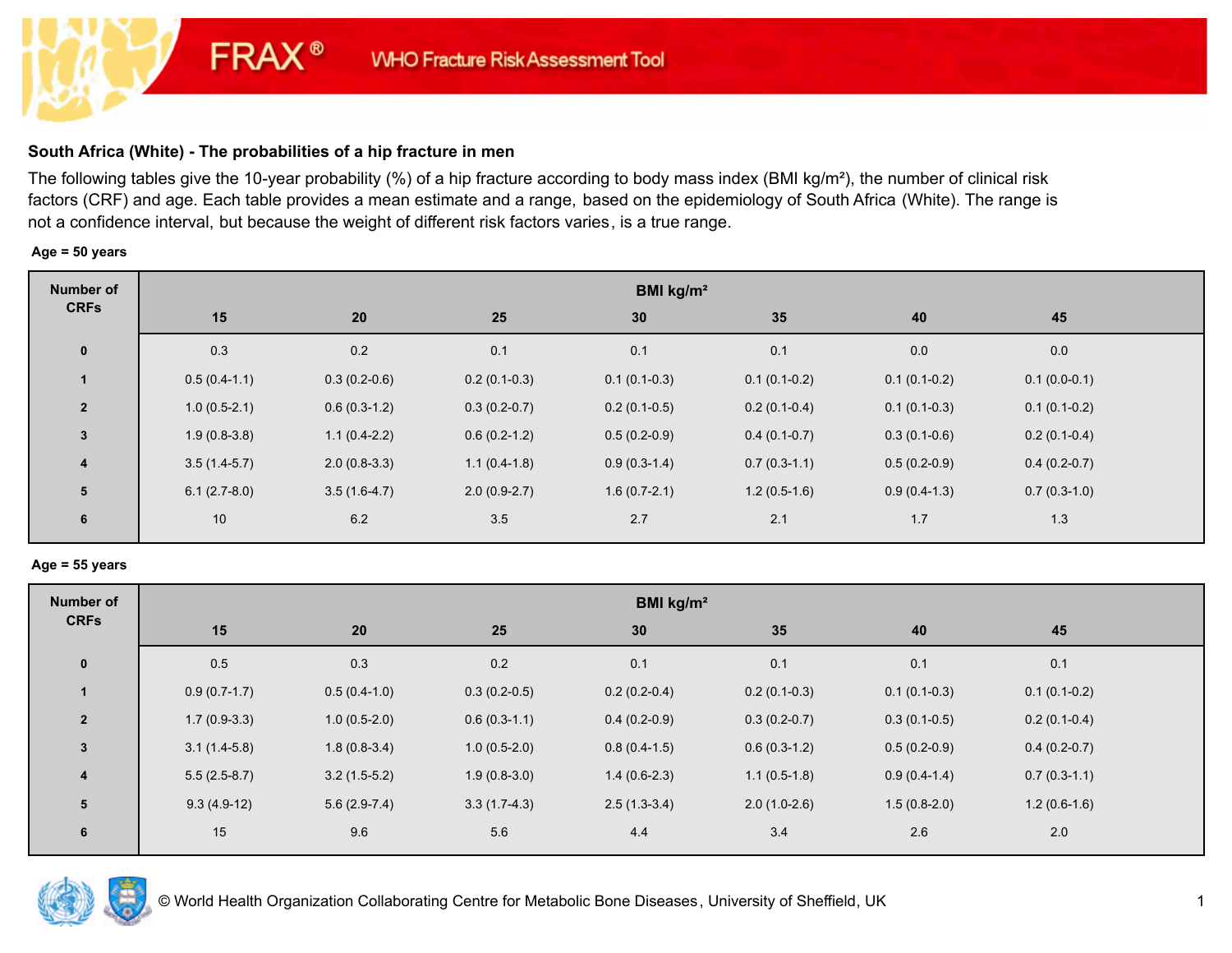### **Age = 60 years**

**FRAX®** 

| <b>Number of</b>        | BMI kg/m <sup>2</sup> |                |                |                |                |                |                |  |  |
|-------------------------|-----------------------|----------------|----------------|----------------|----------------|----------------|----------------|--|--|
| <b>CRFs</b>             | 15                    | 20             | 25             | 30             | 35             | 40             | 45             |  |  |
| $\mathbf 0$             | 0.9                   | 0.5            | 0.3            | 0.2            | 0.2            | 0.1            | 0.1            |  |  |
|                         | $1.6(1.2-2.6)$        | $1.0(0.7-1.5)$ | $0.5(0.4-0.9)$ | $0.4(0.3-0.7)$ | $0.3(0.2-0.5)$ | $0.3(0.2-0.4)$ | $0.2(0.1-0.3)$ |  |  |
| $\overline{2}$          | $2.9(1.7-5.0)$        | $1.7(1.0-3.1)$ | $1.0(0.6-1.8)$ | $0.8(0.4-1.4)$ | $0.6(0.3-1.1)$ | $0.5(0.3-0.8)$ | $0.4(0.2-0.6)$ |  |  |
| 3                       | $5.0(2.6-8.7)$        | $3.0(1.5-5.3)$ | $1.8(0.9-3.1)$ | $1.4(0.7-2.4)$ | $1.0(0.5-1.9)$ | $0.8(0.4-1.4)$ | $0.6(0.3-1.1)$ |  |  |
| $\overline{\mathbf{4}}$ | $8.4(4.5-13)$         | $5.2(2.7-8.0)$ | $3.1(1.5-4.7)$ | $2.4(1.2-3.7)$ | $1.8(0.9-2.8)$ | $1.4(0.7-2.2)$ | $1.1(0.6-1.7)$ |  |  |
| 5                       | $14(8.3-17)$          | $8.7(5.2-11)$  | $5.2(3.1-6.8)$ | $4.1(2.4-5.3)$ | $3.1(1.9-4.1)$ | $2.4(1.4-3.2)$ | $1.9(1.1-2.4)$ |  |  |
| 6                       | 22                    | 14             | 8.8            | 6.9            | 5.3            | 4.1            | 3.2            |  |  |

### **Age = 65 years**

| <b>Number of</b> | BMI kg/m <sup>2</sup> |                |                |                |                |                |                |  |
|------------------|-----------------------|----------------|----------------|----------------|----------------|----------------|----------------|--|
| <b>CRFs</b>      | 15                    | 20             | 25             | 30             | 35             | 40             | 45             |  |
| $\bf{0}$         | 1.5                   | 0.9            | 0.5            | 0.4            | 0.3            | 0.2            | 0.2            |  |
| $\mathbf{1}$     | $2.6(2.0-3.8)$        | $1.6(1.2-2.3)$ | $0.9(0.7-1.3)$ | $0.7(0.5-1.0)$ | $0.6(0.4-0.8)$ | $0.4(0.3-0.6)$ | $0.3(0.2-0.5)$ |  |
| $\overline{2}$   | $4.4(2.8-7.0)$        | $2.7(1.7-4.4)$ | $1.6(1.0-2.6)$ | $1.2(0.8-2.0)$ | $1.0(0.6-1.6)$ | $0.7(0.5-1.2)$ | $0.6(0.4-0.9)$ |  |
| $\mathbf{3}$     | $7.3(4.2-12)$         | $4.6(2.6-7.6)$ | $2.8(1.5-4.6)$ | $2.1(1.2-3.6)$ | $1.6(0.9-2.8)$ | $1.3(0.7-2.1)$ | $1.0(0.5-1.6)$ |  |
| $\overline{4}$   | $12(7.3-17)$          | $7.7(4.5-11)$  | $4.7(2.7-7.0)$ | $3.6(2.1-5.4)$ | $2.8(1.6-4.2)$ | $2.2(1.2-3.2)$ | $1.7(1.0-2.5)$ |  |
| 5                | 18 (13-22)            | $12(8.5-15)$   | $7.7(5.3-9.8)$ | $6.0(4.1-7.6)$ | $4.7(3.2-5.9)$ | $3.6(2.4-4.6)$ | $2.8(1.9-3.5)$ |  |
| 6                | 28                    | 19             | 13             | 9.8            | 7.7            | 5.9            | 4.6            |  |

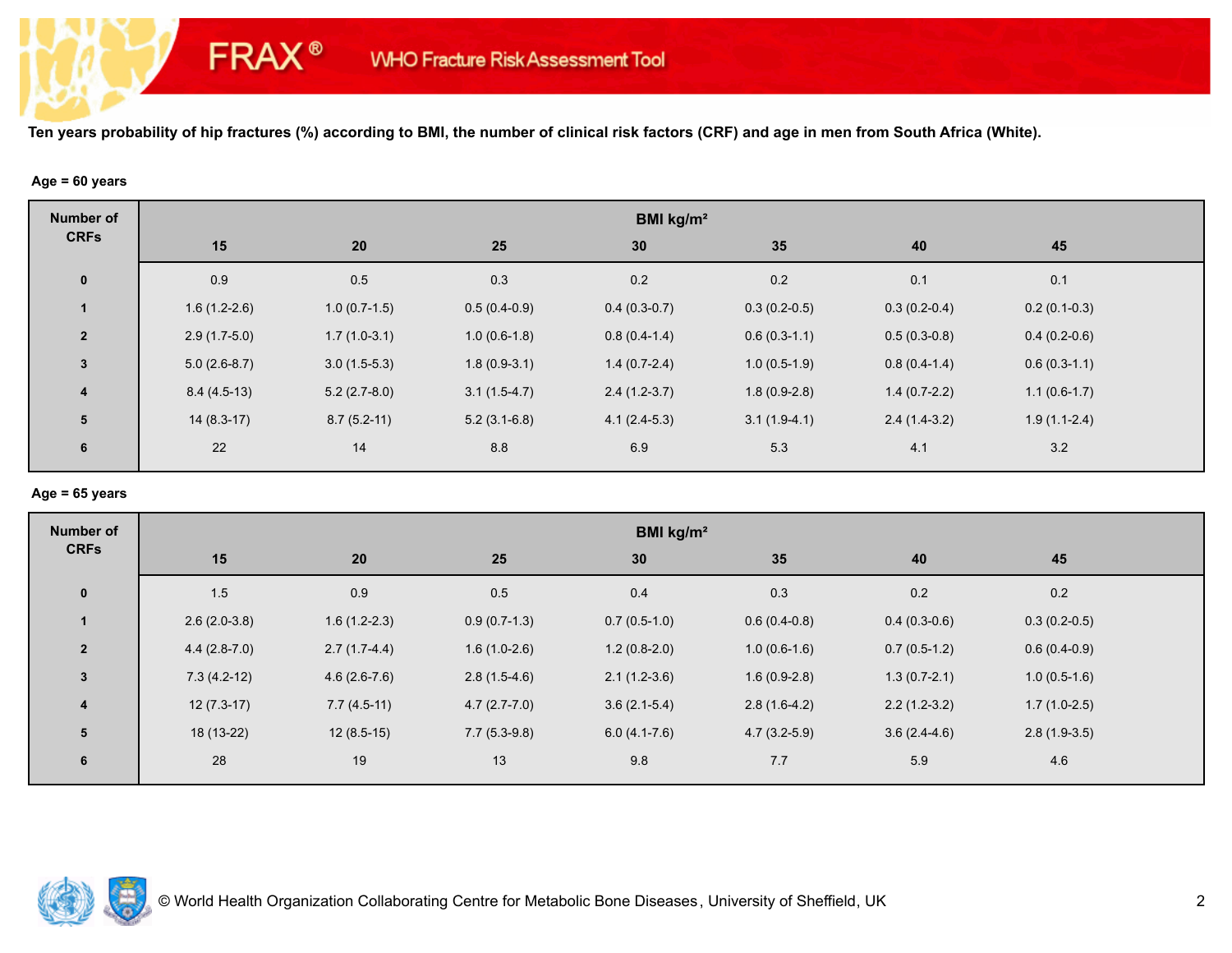### **Age = 70 years**

**FRAX®** 

| <b>Number of</b>        | BMI kg/m <sup>2</sup> |                |                |                |                |                |                |  |
|-------------------------|-----------------------|----------------|----------------|----------------|----------------|----------------|----------------|--|
| <b>CRFs</b>             | 15                    | 20             | 25             | 30             | 35             | 40             | 45             |  |
| $\pmb{0}$               | 2.5                   | 1.6            | 0.9            | 0.7            | 0.6            | 0.4            | 0.3            |  |
|                         | $4.4(3.3-5.3)$        | $2.8(2.2-3.3)$ | $1.7(1.3-2.0)$ | $1.3(1.0-1.5)$ | $1.0(0.8-1.2)$ | $0.8(0.6-0.9)$ | $0.6(0.5-0.7)$ |  |
| $\overline{2}$          | $7.6(5.0-11)$         | $5.0(3.3-6.9)$ | $3.0(2.0-4.2)$ | $2.4(1.5-3.2)$ | $1.8(1.2-2.5)$ | $1.4(0.9-1.9)$ | $1.1(0.7-1.5)$ |  |
| $\mathbf{3}$            | $13(8.5-18)$          | $8.7(5.7-13)$  | $5.4(3.5-8.1)$ | $4.2(2.7-6.3)$ | $3.2(2.1-4.8)$ | $2.5(1.6-3.7)$ | $1.9(1.2-2.9)$ |  |
| $\overline{\mathbf{4}}$ | $21(14-29)$           | $15(10-21)$    | $9.5(6.7-14)$  | $7.4(5.2-11)$  | $5.7(4.0-8.4)$ | $4.4(3.1-6.5)$ | $3.4(2.4-5.0)$ |  |
| 5                       | 32 (27-39)            | 24 (20-30)     | 16 (14-20)     | $13(11-16)$    | $9.9(8.3-12)$  | $7.7(6.4-9.7)$ | $6.0(4.9-7.6)$ |  |
| 6                       | 44                    | 36             | 26             | 21             | 17             | 13             | 10             |  |
|                         |                       |                |                |                |                |                |                |  |

### **Age = 75 years**

| <b>Number of</b> | BMI kg/m <sup>2</sup> |                |                |                |                |                |                |  |  |
|------------------|-----------------------|----------------|----------------|----------------|----------------|----------------|----------------|--|--|
| <b>CRFs</b>      | 15                    | 20             | 25             | 30             | 35             | 40             | 45             |  |  |
| $\mathbf 0$      | 4.1                   | 2.7            | 1.6            | 1.3            | 1.0            | 0.8            | 0.6            |  |  |
|                  | $7.7(5.3-13)$         | $5.2(3.6-9.0)$ | $3.2(2.3-5.6)$ | $2.5(1.8-4.4)$ | $1.9(1.4-3.4)$ | $1.5(1.0-2.6)$ | $1.1(0.8-2.0)$ |  |  |
| $\overline{2}$   | 14 (7.9-22)           | $9.5(5.5-16)$  | $6.2(3.5-11)$  | $4.8(2.7-8.2)$ | $3.7(2.1-6.3)$ | $2.8(1.6-4.9)$ | $2.2(1.2-3.7)$ |  |  |
| $\mathbf{3}$     | $22(12-35)$           | $17(9.3-26)$   | $11(6.1-18)$   | $8.8(4.7-14)$  | $6.8(3.6-11)$  | $5.3(2.8-8.7)$ | $4.1(2.1-6.7)$ |  |  |
| $\overline{4}$   | $34(20-47)$           | 27 (16-39)     | $20(11-29)$    | $15(8.4-23)$   | $12(6.5-19)$   | $9.5(5.0-15)$  | $7.3(3.8-11)$  |  |  |
| 5                | 47 (32-57)            | 41 (26-51)     | 32 (19-40)     | 26 (15-33)     | $21(12-27)$    | $16(8.9-21)$   | $13(6.9-17)$   |  |  |
| 6                | 60                    | 56             | 48             | 40             | 33             | 27             | 21             |  |  |

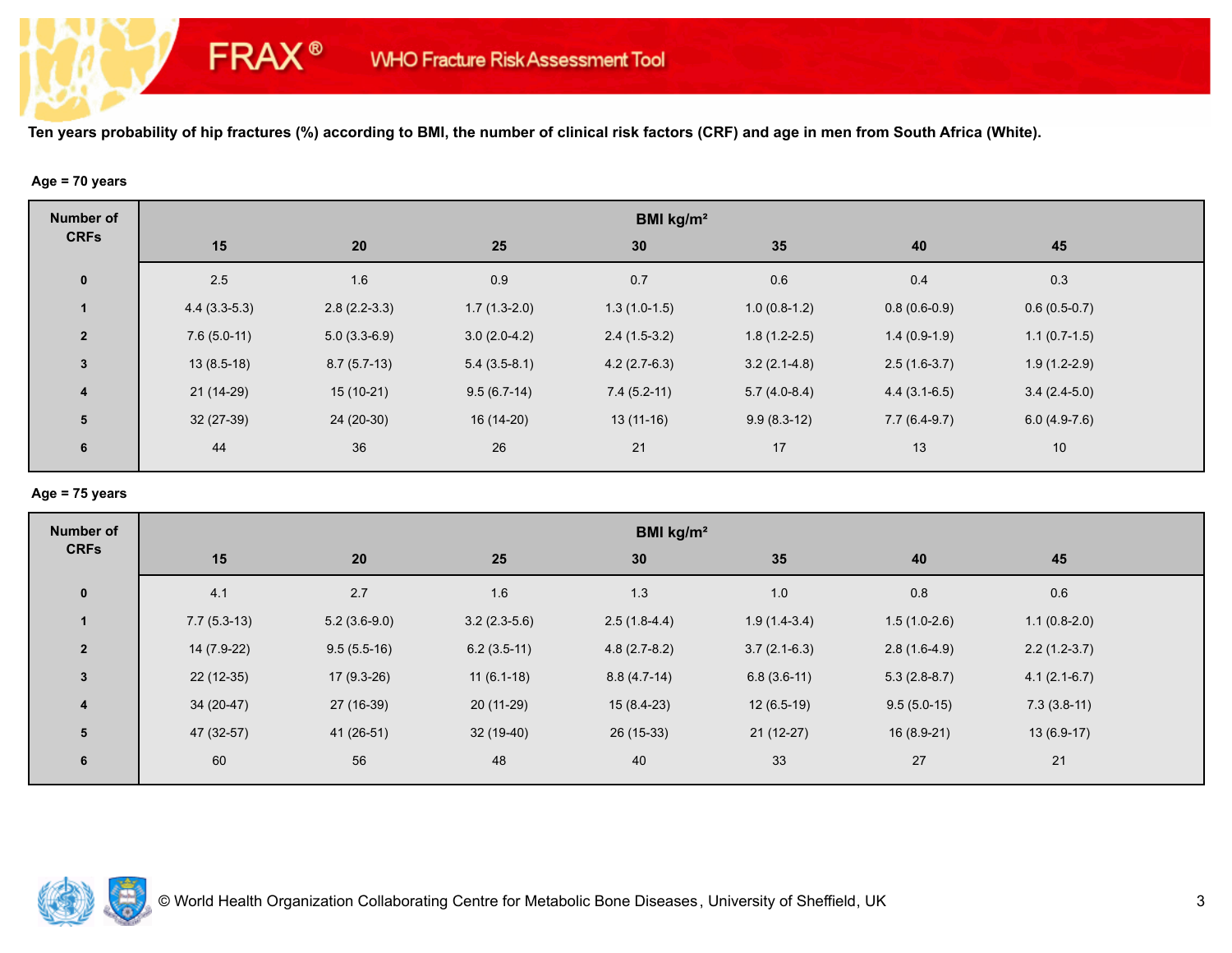#### **Age = 80 years**

**FRAX®** 

| <b>Number of</b>        | BMI kg/m <sup>2</sup> |               |                |                |                |                |                |  |  |
|-------------------------|-----------------------|---------------|----------------|----------------|----------------|----------------|----------------|--|--|
| <b>CRFs</b>             | 15                    | 20            | 25             | 30             | 35             | 40             | 45             |  |  |
| $\mathbf 0$             | 6.4                   | 4.4           | 2.8            | 2.2            | 1.7            | 1.3            | 1.0            |  |  |
| $\mathbf{1}$            | $11(7.9-20)$          | $8.1(5.8-14)$ | $5.4(3.9-9.5)$ | $4.1(3.0-7.4)$ | $3.2(2.3-5.7)$ | $2.4(1.7-4.4)$ | $1.9(1.3-3.4)$ |  |  |
| $\overline{2}$          | 19 (12-31)            | $14(8.6-23)$  | $9.7(5.8-17)$  | $7.5(4.5-13)$  | $5.8(3.4-10)$  | $4.5(2.6-7.9)$ | $3.5(2.0-6.1)$ |  |  |
| $\mathbf{3}$            | 28 (17-41)            | $23(13-35)$   | $17(8.9-27)$   | $13(6.9-22)$   | $10(5.3-17)$   | $8.0(4.1-13)$  | $6.1(3.1-10)$  |  |  |
| $\overline{\mathbf{4}}$ | $40(24-52)$           | $35(20-46)$   | $27(15-38)$    | $22(12-31)$    | $17(9.1-25)$   | $14(7.0-20)$   | $11(5.4-16)$   |  |  |
| 5                       | $52(36-61)$           | 48 (31-57)    | 40 (25-49)     | $34(20-41)$    | 27 (15-34)     | $22(12-28)$    | $17(9.2-22)$   |  |  |
| 6                       | 64                    | 60            | 55             | 48             | 40             | 33             | 27             |  |  |

# **Age = 85 years**

| <b>Number of</b> | BMI kg/m <sup>2</sup> |             |               |               |                |                |                |  |
|------------------|-----------------------|-------------|---------------|---------------|----------------|----------------|----------------|--|
| <b>CRFs</b>      | 15                    | 20          | 25            | 30            | 35             | 40             | 45             |  |
| $\mathbf{0}$     | 9.6                   | 7.1         | 4.8           | 3.7           | $2.8$          | 2.2            | 1.7            |  |
| $\mathbf{1}$     | $16(11-27)$           | 13 (8.9-22) | $8.9(6.4-16)$ | $6.9(4.9-12)$ | $5.3(3.7-9.5)$ | $4.1(2.8-7.3)$ | $3.1(2.2-5.6)$ |  |
| $\overline{2}$   | $25(16-40)$           | $21(13-34)$ | $15(9.5-25)$  | $12(7.3-20)$  | $9.4(5.6-16)$  | $7.3(4.3-12)$  | $5.6(3.3-9.7)$ |  |
| $\mathbf{3}$     | 36 (22-51)            | $31(19-45)$ | $25(14-38)$   | $20(11-31)$   | $16(8.6-25)$   | $12(6.6-20)$   | $9.7(5.0-16)$  |  |
| $\boldsymbol{4}$ | 47 (31-60)            | 43 (27-56)  | 37 (22-50)    | $31(18-42)$   | $25(14-35)$    | $20(11-29)$    | $16(8.2-23)$   |  |
| 5                | 59 (43-67)            | 56 (39-64)  | $51(34-60)$   | 44 (28-53)    | 37 (22-46)     | $31(18-38)$    | 25 (14-32)     |  |
| 6                | 69                    | 67          | 64            | 57            | 50             | 43             | 36             |  |